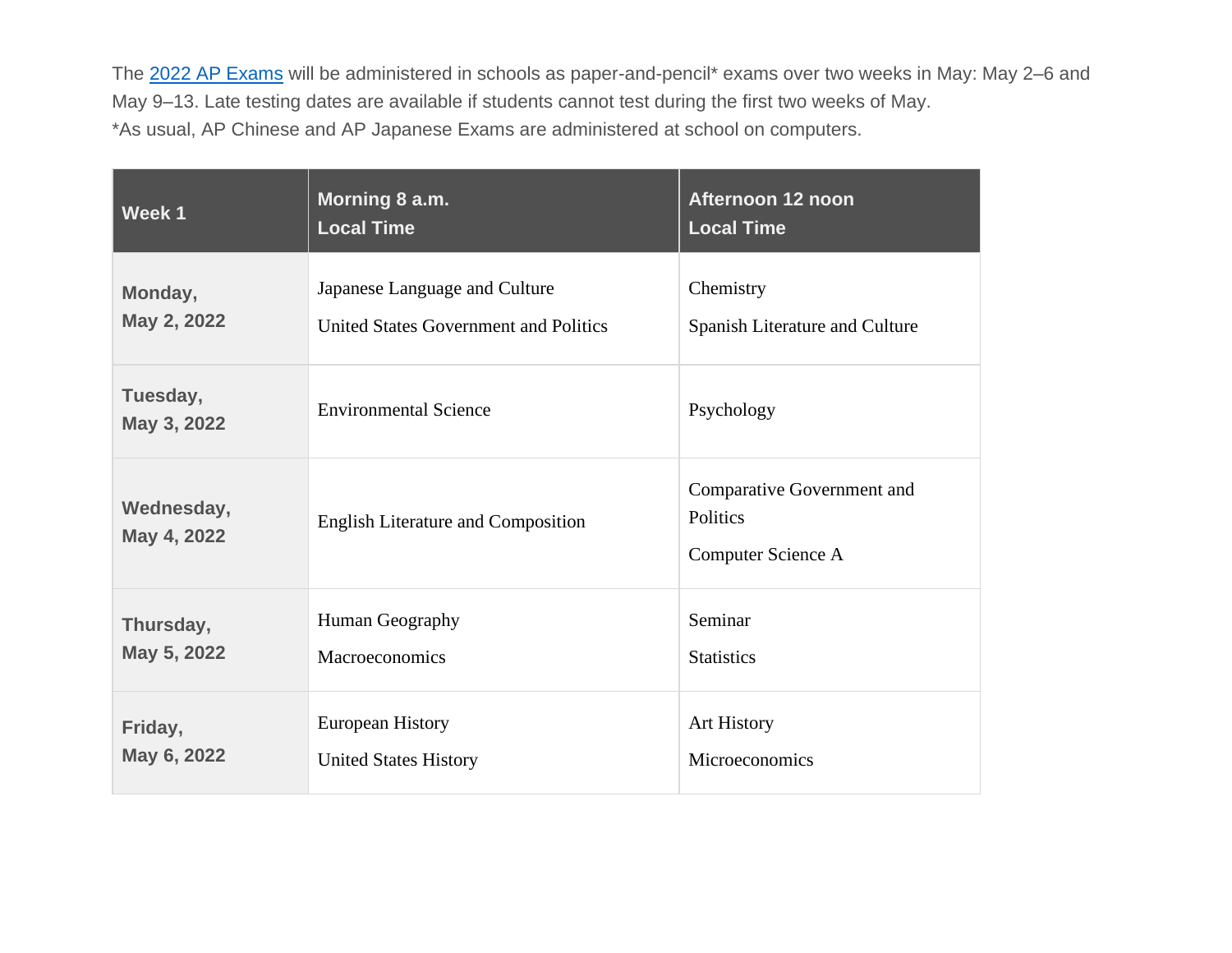| Morning 8 a.m.<br>Afternoon 12 noon<br>Week 1<br><b>Local Time</b><br><b>Local Time</b> |
|-----------------------------------------------------------------------------------------|
|-----------------------------------------------------------------------------------------|

**Art and Design:** Friday, May 6, 2022, is the last day for AP coordinators to submit digital AP 2-D Art and Design, 3-D Art and Design, and Drawing portfolios (by 8 p.m. ET) and to gather 2-D Art and Design and Drawing students for physical portfolio assembly.

| Week 2                     | Morning 8 a.m.                                               | Afternoon 12 noon                  | Afternoon 2 p.m.                        |
|----------------------------|--------------------------------------------------------------|------------------------------------|-----------------------------------------|
|                            | <b>Local Time</b>                                            | <b>Local Time</b>                  | <b>Local Time</b>                       |
| Monday,                    | Calculus AB                                                  | <b>Computer Science Principles</b> |                                         |
| May 9, 2022                | Calculus BC                                                  | Italian Language and Culture       |                                         |
| Tuesday,<br>May 10, 2022   | <b>English Language and Composition</b>                      | Physics C: Mechanics               | Physics C: Electricity and<br>Magnetism |
| Wednesday,<br>May 11, 2022 | Chinese Language and Culture<br>Spanish Language and Culture | <b>Biology</b>                     |                                         |
| Thursday,<br>May 12, 2022  | French Language and Culture<br>World History                 | Physics 1: Algebra-Based           |                                         |
| Friday,                    | German Language and Culture                                  | Latin                              |                                         |
| May 13, 2022               | <b>Music Theory</b>                                          | Physics 2: Algebra Based           |                                         |

Please note: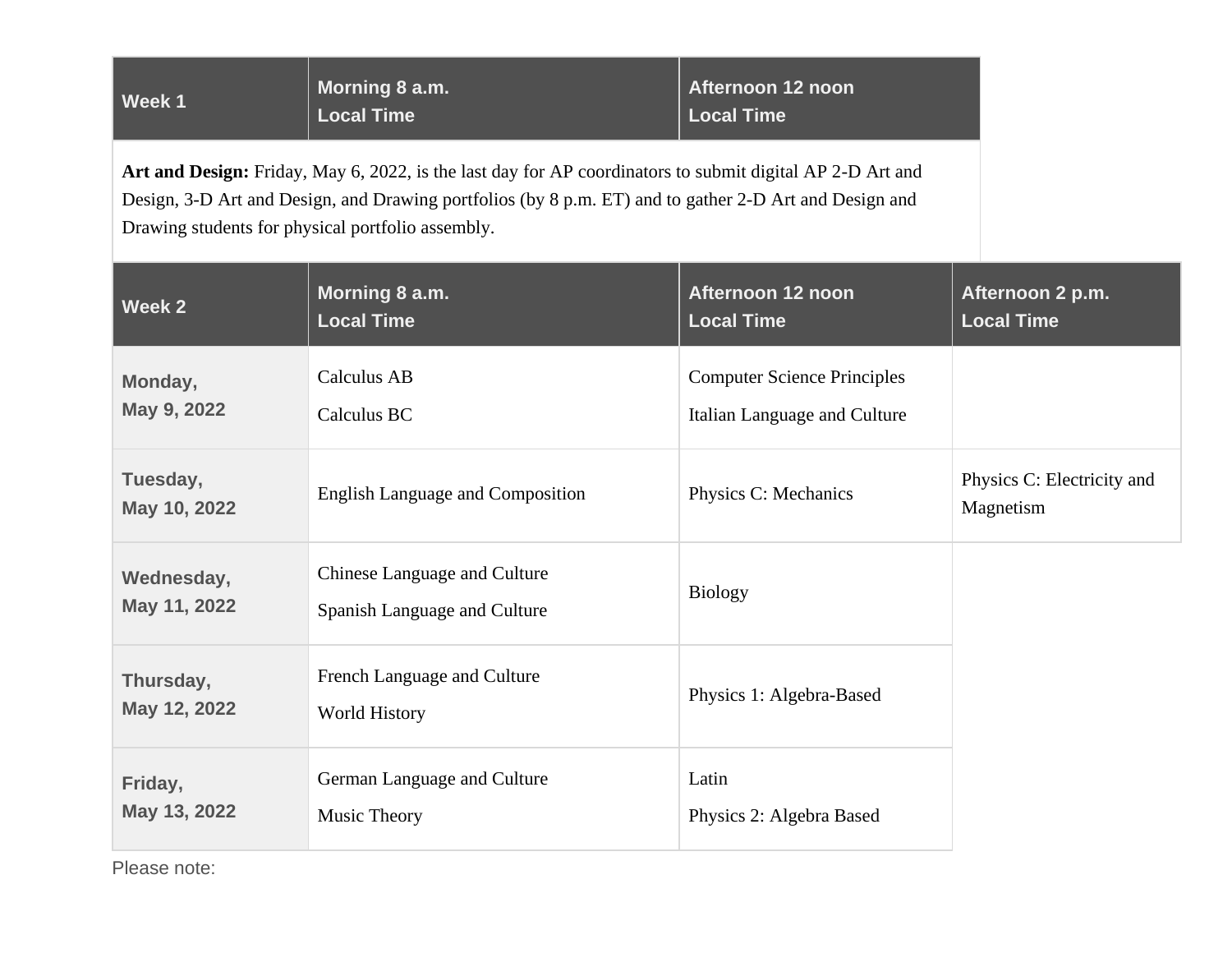- April 30, 2022 (11:59 p.m. ET) is the deadline for:
	- AP Seminar and AP Research students to submit performance tasks as final and their presentations to be scored by their AP Seminar or AP Research teachers.
	- AP Computer Science Principles students to submit their Create performance task as final.

## **LATE TESTING SCHEDULE**

Occasionally, circumstances make it necessary for students to test late. To preserve the security of AP Exams, alternate forms are used for late testing. All students who participate in late testing at a given school must take these alternate exams on the scheduled late-testing dates at the scheduled times.  

|                            | Morning 8 a.m.<br><b>Local Time</b>                                                                                          | Afternoon 12 p.m.<br><b>Local Time</b>                                                                                                                                            |
|----------------------------|------------------------------------------------------------------------------------------------------------------------------|-----------------------------------------------------------------------------------------------------------------------------------------------------------------------------------|
| Tuesday,<br>May 17, 2022   | <b>Environmental Science</b>                                                                                                 | Psychology                                                                                                                                                                        |
| Wednesday,<br>May 18, 2022 | Chemistry<br>Computer Science A<br>Physics C: Electricity and Magnetism<br><b>Statistics</b><br><b>United States History</b> | <b>Comparative Government and Politics</b><br><b>Computer Science Principles</b><br><b>English Literature and Composition</b><br>Macroeconomics<br>Spanish Literature and Culture |
| Thursday,<br>May 19, 2022  | Chinese Language and Culture<br><b>English Language and Composition</b><br>German Language and Culture                       | <b>Art History</b><br><b>Biology</b><br>French Language and Culture                                                                                                               |